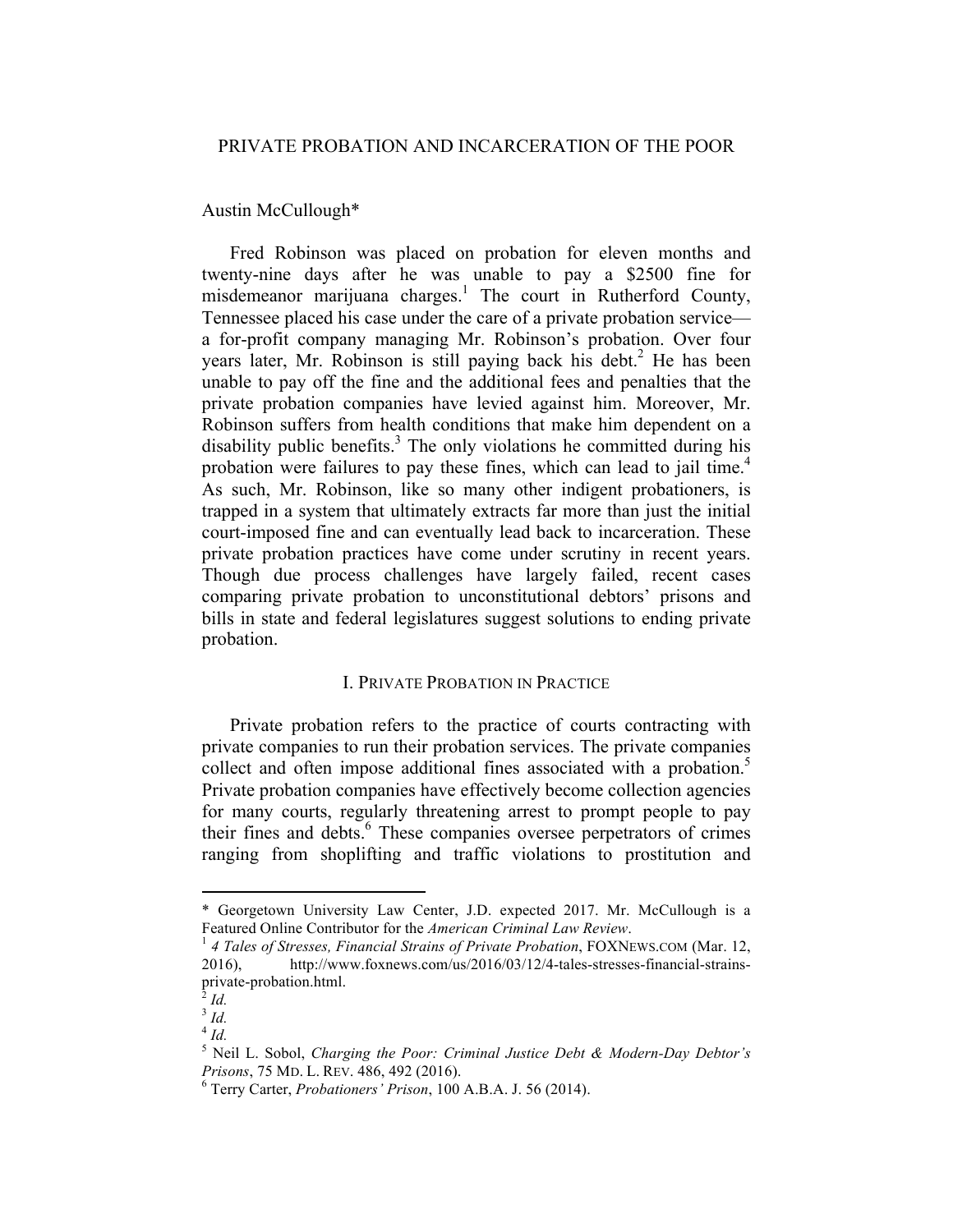domestic violence. Private probation companies collect fines, fees, costs, and interest imposed at sentencing or as conditions of parole.<sup>7</sup> This practice is referred to as "offender-funded" probation, covering the cost of maintaining the oversight and reporting needed for a probation system by charging probationers.<sup>8</sup> Forty-four states charge offenders for probation services.<sup>9</sup> All states except Hawaii charge hundreds of dollars monthly for required monitoring devices, and many involve drug tests that can exceed one thousand dollars.10 Additionally, private probation companies assess monthly supervision fees ranging from \$35 to  $$100$ .<sup>11</sup> Many probationers fail to pay these fees since they lack the funds or because courts do not give them notice of summons.<sup>12</sup> As a consequence, probationers often miss their court date, causing judges to enter default judgments against them without giving them the chance to explain their circumstances and potentially mitigate their punishment.

When probationers cannot pay, they are assessed additional fines on top of the penalty for their crime.<sup>13</sup> If they are unable to make these payments in full at a certain point in time, courts issue arrest warrants and often extend their probation.<sup>14</sup> For example, municipal courts in Ferguson, Missouri issued over 9000 warrants in 2013 for failure to pay these types of fines.<sup>15</sup> Theoretically, courts still wield all punishment authority and supervise private services.<sup>16</sup> Supervision, however, often lacks rigor. An audit of Georgia state courts found that "courts provided limited oversight of providers with contracts that often lack the detail needed to guide provider actions."17 Thus, many courts have essentially surrendered their ability to impose fines and collect money from probationers to private parties without strong oversight to avoid corruption or overcharging.

The full extent of private probation is hard to discern since many municipal courts involved in this practice are not courts of record and, as such, do not keep documentation of their probation proceedings.<sup>18</sup>

 <sup>7</sup> *State Bans on Debtors' Prisons and Criminal Justice Debt*, 129 HARV. L. REV. 1024, 1027 (2016).<br><sup>8</sup> Profiting from Probation, HUM. RTS. WATCH (Feb. 5, 2014),

https://www.hrw.org/report/2014/02/05/profiting-probation/americas-offender-funded-

probation-industry.<br>
<sup>9</sup> Sobol, *supra* note 5, at 503.<br>
<sup>10</sup> *Id.*<br>
<sup>11</sup> *Id.* at 519.<br>
<sup>12</sup> *State Bans on Debtors' Prisons and Criminal Justice Debt, supra* note 7, at 1027.<br>
<sup>13</sup> *See id.*<br>
<sup>14</sup> *A Juicy Secret*,

http://www.economist.com/blogs/democracyinamerica/2014/04/private-probation.<br><sup>15</sup> State Bans on Debtors' Prisons and Criminal Justice Debt, supra note 7, at 1029.<br><sup>16</sup> Carter, supra note 6, at 59.<br><sup>17</sup>Id. at 60.<br><sup>18</sup> State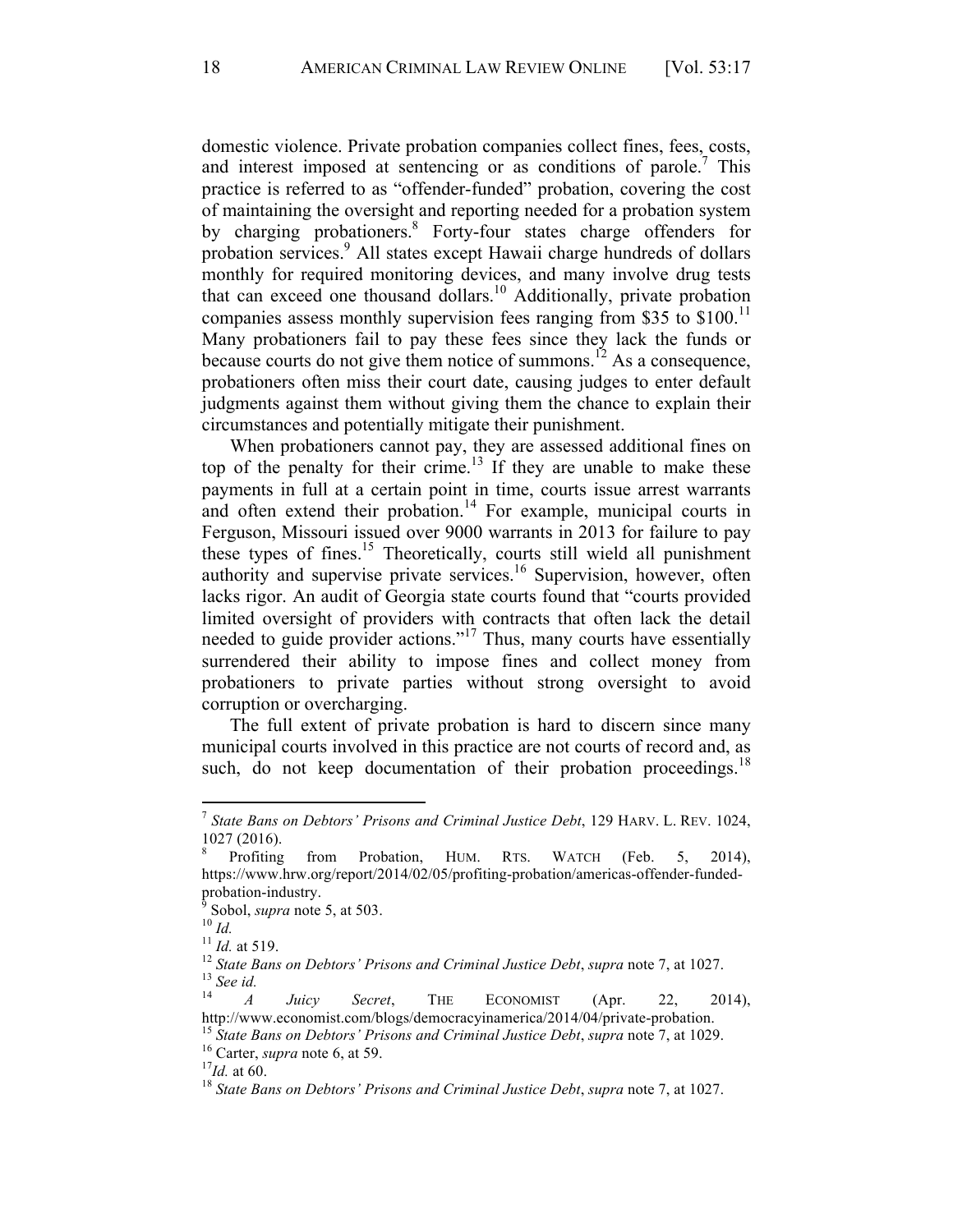Collected records indicate that at least a dozen states have authorized the privatization of misdemeanor probation.<sup>19</sup> Hundreds of thousands of people every year are sentenced to probation overseen by a private company, often for minimal offenses such as unpaid parking tickets.<sup>20</sup>

Furthermore, determining exactly how much money flows through private probation is equally difficult. Though these companies are doing the states' business, they are not subject to government open-records laws or other oversight provisions, clouding information about their potential profits.<sup>21</sup> Human Rights Watch estimates that in Georgia alone private probation companies take in roughly \$40 million in revenue from probationer fees.<sup>22</sup> Though the extent of private probation is hard to discern, the mere existence of the practice presents troubling motivations and impacts on the probation system.

## II. PROBLEMATIC MOTIVATIONS AND THEIR IMPACTS

Probation is traditionally used to offer conditional relief from prison sentences, allowing offenders to remain free from incarceration as long as they meet a set of court-mandated benchmarks.<sup>23</sup> Private probation services present courts with an enticing offer to manage probation for certain cases without expending public revenue. In return, the private companies get the right to collect probation fees.<sup>24</sup> This outsourcing has become more and more popular in recent years due to state and local budgetary constraints.<sup>25</sup> This trend reflects a larger shift towards privatization in the criminal justice system. <sup>26</sup> Privatization has coincided with an increase in incarceration, undermining the purpose of the probation system as a whole. The percentage of prisoners in private state prisons grew at double the rate of the entire prison population growth between 1999 and 2010, and more than one thousand courts have privatized their probation systems as well.<sup>27</sup> The growth of this practice is troubling when its effects are considered.

Even regardless of private probation companies, offender-funded probation raises concerns about the justification of the practice as an alternative to prison. The impact of offender-funded probation aggravates racial and socioeconomic inequities already present in the

<sup>&</sup>lt;sup>19</sup> Carter, *supra* note 6, at 59.<br><sup>20</sup> Sarah Solon, *Preying on the Poor: For-Profit Probation Edition*, ACLU (June 18, 2014), https://www.aclu.org/blog/preying-poor-profit-probation-edition.<br>
<sup>21</sup> *A Juicy Secret, supra* note 14.<br>
<sup>22</sup> HUM. RTS. WATCH, *supra* note 8.<br>
<sup>23</sup> Id.<br>
<sup>24</sup> Id.<br>
<sup>25</sup> Sobol, *supra* note 5, at 449–500.<br>
<sup>26</sup> Id.<br>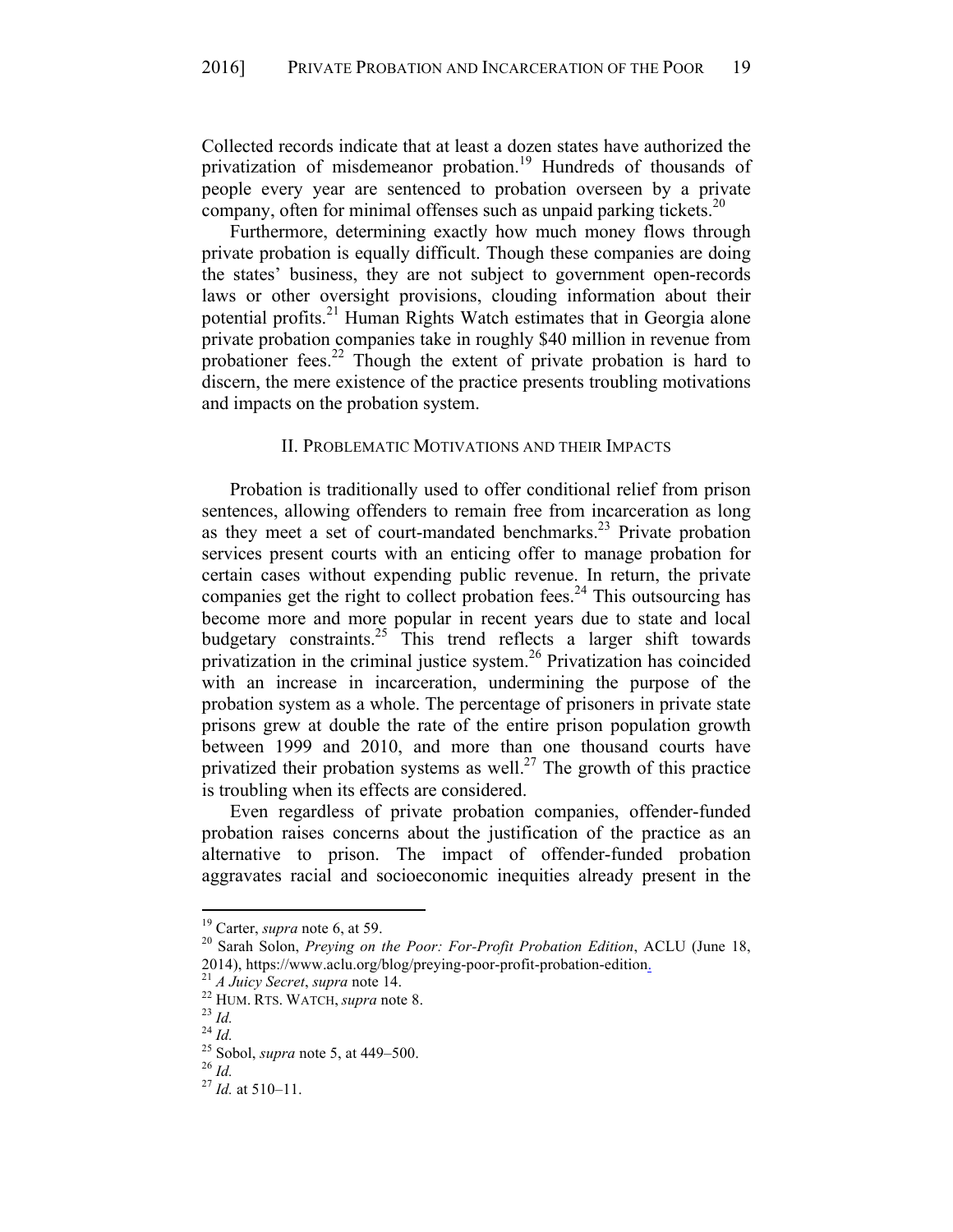criminal justice system. The criminal justice system is overwhelmingly populated by poor and minority individuals, and these disparities carry through to people impacted by private probation.<sup>28</sup> Offender-funded probation inherently disadvantages poor probationers, placing pressure on a financially unstable population and encouraging many to use money from their public benefits checks to ward off the threat of imprisonment.<sup>29</sup>

Tying an offender's freedom to the ability to pay monetary penalties ultimately leads to incarceration for failure to pay fines.<sup>30</sup> Some offenders end up in jail while otherwise identical offenders walk free simply because they have greater financial resources. Incarceration for failure to pay occurs at alarming rates throughout the country—half of the arrests and a fourth of the incarcerations in Ohio in 2010 were due to failure to pay fines or other court costs; fifteen percent of the inmates in Washington State and seventeen percent in Rhode Island, are jailed for failure to pay court debts.<sup>31</sup>

Once probation is outsourced to private companies, the motivations behind the system become troubling. These probation services are forprofit, and many of them generate profit solely from the fees collected from probationers they monitor.<sup>32</sup> Therefore, they are likely not focused on efficiently getting probationers out of the criminal justice system as "every person who successfully completes probation is a lost source of revenue."<sup>33</sup> Additionally, the debt accumulated from private probation fees can hamper an offender's ability to rehabilitate and re-enter society. Apart from imprisonment, inability to pay probation debts hurts credit scores, which are necessary to obtain public housing and employment, and can lead to suspension of public benefits and civil rights, such as the right to vote. <sup>34</sup> Private probation services' motivation to raise revenue conflicts with the legitimate penological underpinnings of probation as a whole. $35$ 

## III. LEGAL CHALLENGES AND POTENTIAL LEGISLATIVE SOLUTIONS

Courts are required to hold a hearing and determine an offender's ability to pay probation fees under *Bearden v. Georgia*. <sup>36</sup> In *Bearden*, the Court held that an individual could not be jailed solely because he or she

<sup>&</sup>lt;sup>28</sup> *Id.* at 517.<br>
<sup>29</sup> *State Bans on Debtors' Prisons and Criminal Justice Debt, supra* note 7, at 1025.<br>
<sup>30</sup> *Sobol, supra* note 5, at 504.<br>
<sup>31</sup> *Id.* at 512.<br>
<sup>32</sup> *Id.* at 523.<br>
<sup>33</sup> *Id.* at 523.<br>
<sup>33</sup> *Id.* at 5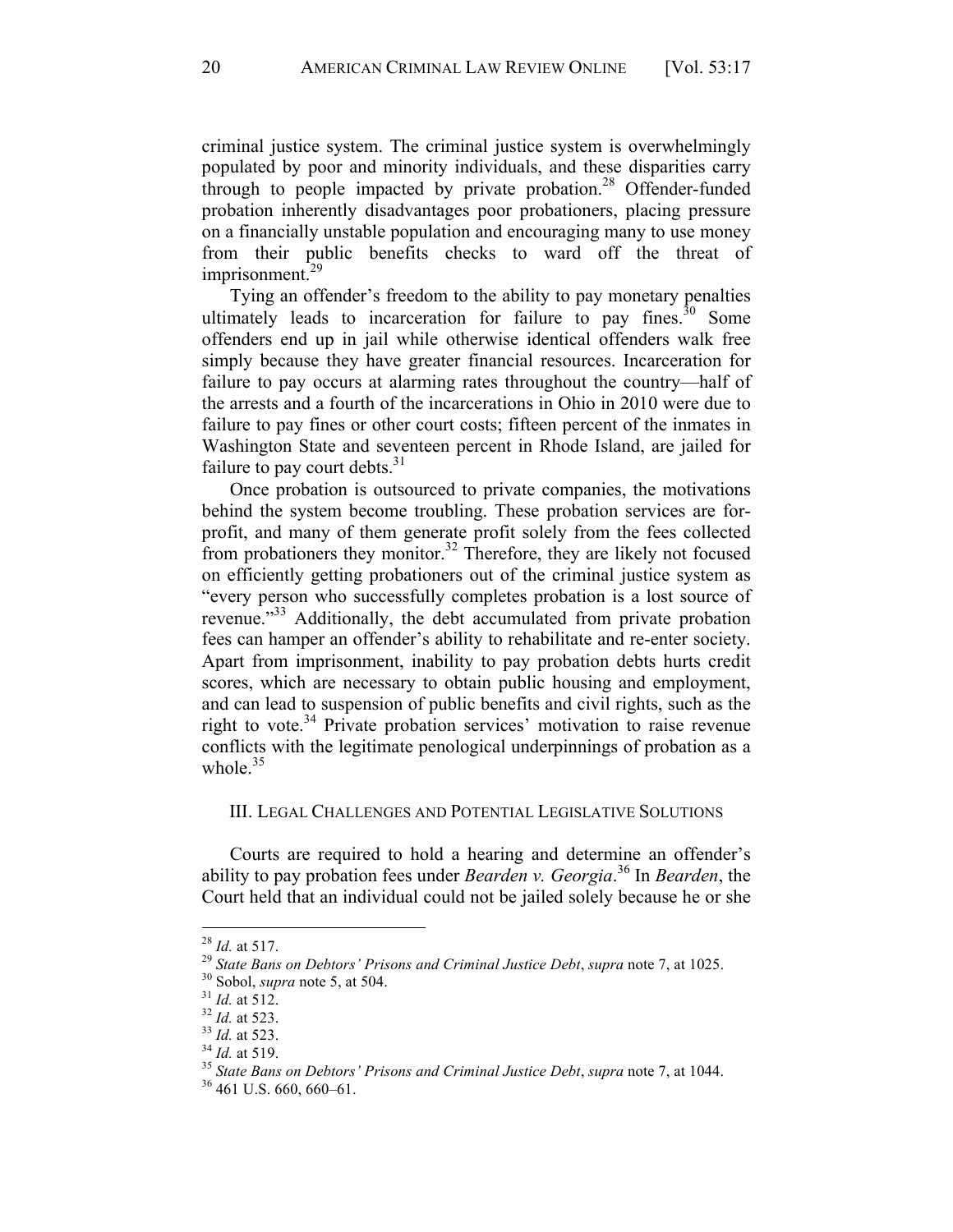was unable to pay a fine. It also required ability-to-pay hearings to determine people's financial means before potentially incarcerating them. <sup>37</sup> According to a 2010 report by the American Civil Liberties Union, however, courts in a handful of states—including Michigan and Georgia, which have implemented private probation services—fail to hold hearings to determine individuals' ability-to-pay altogether.<sup>38</sup> Even in states that hold hearings, most ability-to-pay hearings are short and ineffective without the assistance of legal counsel.<sup>39</sup> Despite the promise of *Bearden*, advocates against private probation have turned their efforts to suing probation companies themselves.

Challenges to the constitutionality of private probation have been largely unsuccessful. The Georgia case *Sentinel Offender SVCS., LLC v.*  Glover provides a common example of these challenges.<sup>40</sup> Sentinel Offender Services ("SOS") provides probation services in many states, including Georgia.41 The plaintiffs in *Glover* had received probated sentences that resulted in them paying fines to SOS.<sup>42</sup> Plaintiffs alleged the Georgia statute permitting the privatization of probation was a violation of their due process rights both facially and as applied.<sup>43</sup> The Georgia Supreme Court rejected both allegations, finding that the delegation of authority to private companies, such as SOS, was constitutionally valid. Additionally, the court dismissed claims that private companies had a conflict of interest that could lead to unnecessarily prolonged sentences. $44$  Since courts still held the authority to probate sentences and determine their condition, the Georgia Supreme Court found any mistreatment to be a result of SOS's actions as supervisor and not a short-coming of the entire privatization practice.<sup>45</sup>

Recent advocacy efforts have tried to portray private probation services as the modern equivalent of debtor's prisons. In 2015, Equal Justice Under Law and Baker Donelson filed a class action suit against Rutherford County, Tennessee's private probation system.<sup>46</sup> They claimed that Rutherford County violated both the Racketeering Influenced and Corrupt Organizations Act ("RICO"), state and federal

<sup>&</sup>lt;sup>37</sup> *Id.* at 661.<br><sup>38</sup> *State Bans on Debtors' Prisons and Criminal Justice Debt, supra note 7, at 1029.*<br><sup>39</sup> *Id.*<br><sup>40</sup> Sentinel Offender SVCS, LLC v. Glover, 766 S.E.2d 456 (Ga. 2014).<br><sup>41</sup> SENTINEL (last visited May

<sup>01048,</sup> 2015 WL 9239821 (M.D. Tenn. 2015), *appeal docketed*, No. 16-5057 (6th Cir. Jan. 19, 2016).